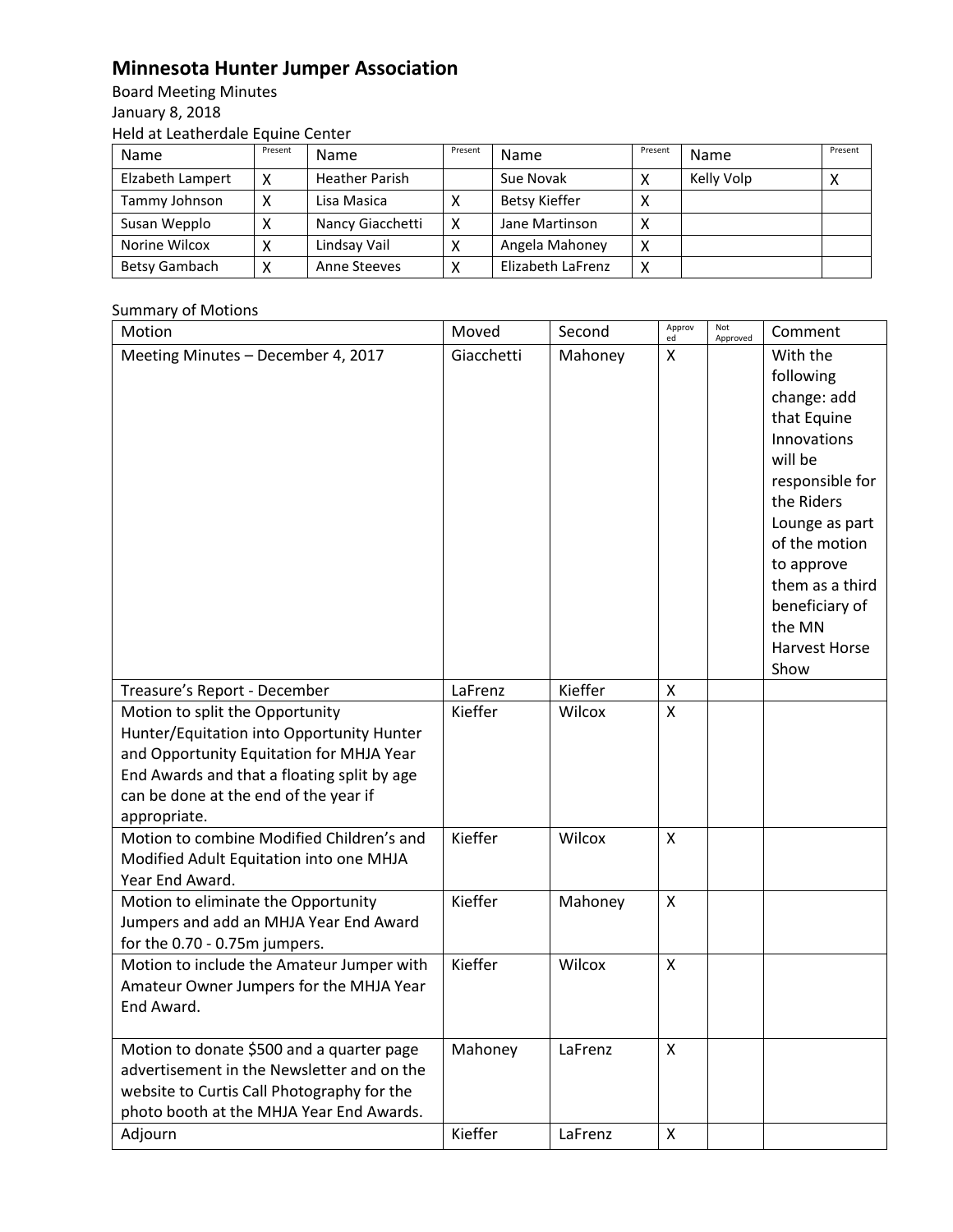Sue Novak called the meeting to order at 7:10.

- **1. Meeting Minutes:** Approved.
- 2. **Treasurer's Report:** 
	- **Income for December** included \$48 in residual MN Harvest Horse Show payments, \$1,773.30 in revenue deposits, sponsorship, and program ads for the MN Harvest Horse Show, \$155 in Banquet admissions, \$2,600 in Membership collected at the MHJA Year End Awards Banquet, and \$25 in Website advertisement.
	- **Expenses for December** included \$6,230.56 for expenses related to the MN Harvest Horse Show including ribbon payment, residual payroll and prize money, \$10,355.60 for Donations for This Old Horse and We Can Ride from the MN Harvest Horse Show, \$11,495.58 for expenses related to the MHJA Year End Awards Banquet including the facility charge, payment to Dan Urban and reimbursement for supplies, \$40 for stop payment fee for Lost check from the MN Harvest Horse Show and bank fees, \$1,907.67 to Windstar Embroidery, Year End Awards and reimbursement to Elzabeth Lampert for the Basket Case chair, \$1,897 for renewal of annual insurance policy, \$119.16 for reimbursement of supplies for annual meeting, \$498.74 for reimburse for travel to USHJA annual meeting, \$2,350 for 2016 tax preparation fees, and \$15.45 for a bin for MHJA supplies.
- 3. **Zone VI:** Betsy Kieffer indicated that Zone VI has the option to have the Zone Championships with Zone VII and VIII Scheduled June 29 -July 3 in Parker, CO or Zone V, scheduled July 18-22 at Balmoral. There was discussion around the number of people that would attend either show. The Zone V show at Balmoral conflicts with the Carriage House Horse Show. Betsy asked people to send her an email on where they would prefer to go.
- 4. **Zone VI Annual Meeting:** Nancy Giacchetti indicated that the first part of the meeting was around rules and regulations. She also indicated that the meeting was well run and people were responsive to questions and concerns. One of her recommendations was to break out the Affiliation groups into smaller groups so the discussions can be more pertinent to the specific group. Betsy Kieffer indicated that there was discussion around safety for the riders and more accountability for trainers. She also indicated that there was discussion around the Stirrup Cup awards and if they meet the needs of the Zones. There may be potential for Zones to define the requirements for the Stirrup Cup awards.
- 5. **Show Standards and Specifications:** There was discussion around the Show Specifications proposed by Betsy Kieffer. A motion was made and approved to split the Opportunity Hunter/Equitation into Opportunity Hunter and Opportunity Equitation for MHJA Year End Awards and that a floating split by age can be done at the end of the year if appropriate. A motion was made approved to combine Modified Children's and Modified Adult Equitation into one MHJA Year End Award. Betsy will speak with Hattie Schiele to determine if there is still interest in the Best Young Horse MHJA Year End Award. A motion was made and approved to eliminate the Opportunity Jumpers and add an MHJA Year End Award for the 0.70 - 0.75m. A motion was made and approved to include the Amateur Jumper with Amateur Owner Jumpers for the MHJA Year End Award. There was discussion around double points and it was decided to continue award double points to horse shows held in Minnesota.
- 6. **MHJA Banquet:** There was discussion around moving the MHJA Year End Awards Banquet to January. It was decided leave it in November and leave it in the same room. Previously the photographer indicated that they did not want payment, but they would like us to give a donation to Valley Preschool. They communicated to Elzabeth Lampert in December that any donations should be sent directly to them. A motion was made and approved to donate \$500 and a quarter page advertisement in the Newsletter and on the website to Curtis Call Photography for the photo booth at the MHJA Year End Awards.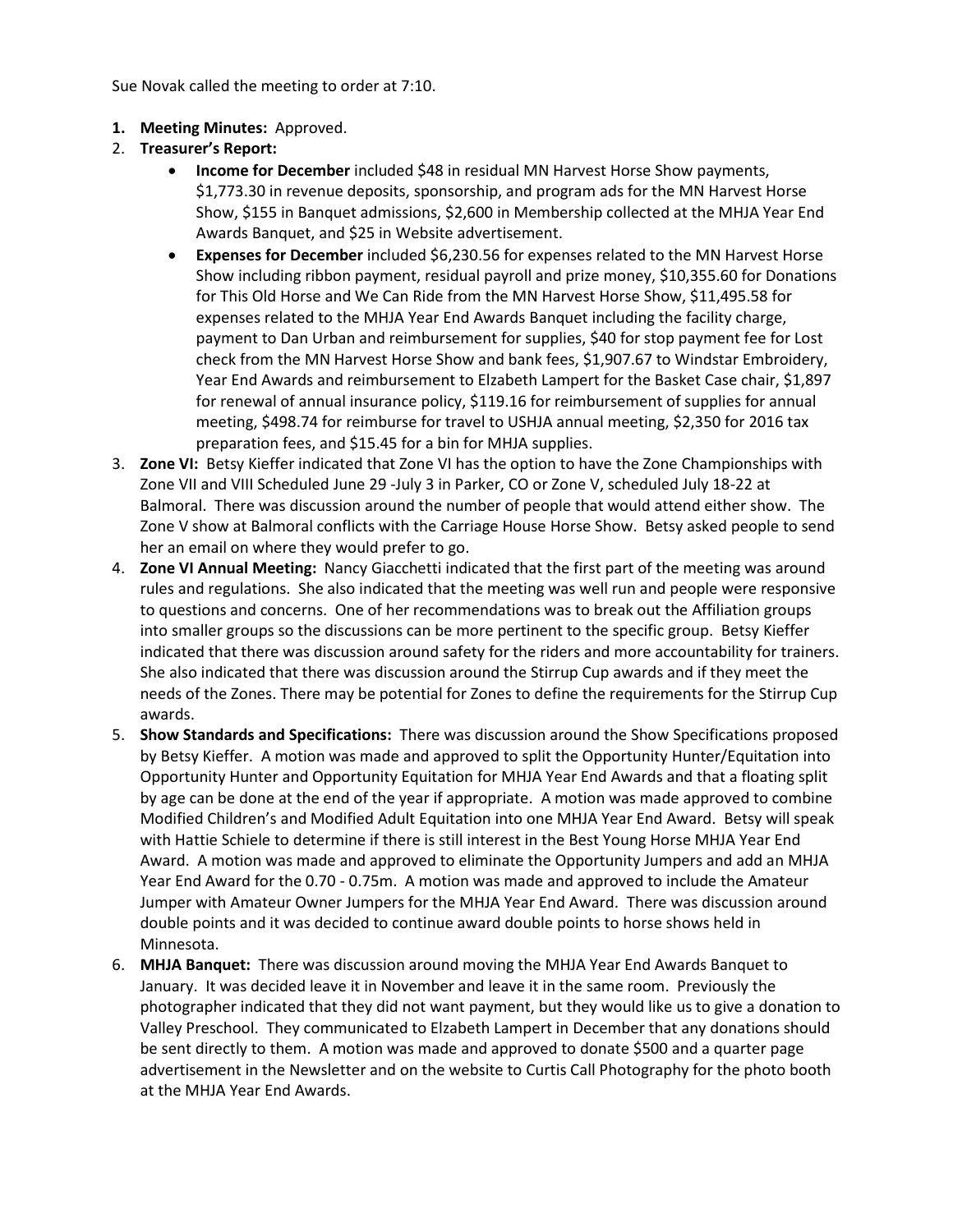- 7. **MN Harvest Horse Show Sponsorship Committee:** Nancy Giacchetti indicated that the Committee is looking for people to be on the Committee. Sarah Donnell is retiring and someone will need to take over her responsibilities
- 8. **Newsletter:** The newsletter has been mailed. The deadline for the next newsletter is February 2, 2018.
- **9. Membership:** There are 100 members that renewed their membership and 1 new person that joined the MHJA for 2018. There was discussion around no longer printing the Membership Roster and making it available electronically. Nancy Giacchetti will look into having a sign-in to access the Membership Roster via the MHJA Website.
- **10. PR and Marketing**: Lisa Masica indicated that local area schools may be interested in sponsoring or advertising in MHJA publications.
- 11. **Jr Board:** The Board is planning an event for February 2, 2018. Elizabeth LaFrenz indicated they are working on setting up an Instagram account.
- **12. Nominating Committee:** Elzabeth Lampert sent the Nominating criteria to Sue Novak. It is important to get members that are willing to participate and will be an asset to the Board.
- 13. **Future Meetings:** Future meetings will be Mondays February 5, March 5, and April 9, 2018 at Leatherdale Equine Center.
- 14. **Committee Assignments:** The Board went thru the list of Committees and members volunteered to participate on the committee(s) of their choice. See Attachment 1 for list of Committee members.

The next board meeting will be February 5, 2018 at Leatherdale Equine enter.

Meeting was adjourned at 9:47.

Attachment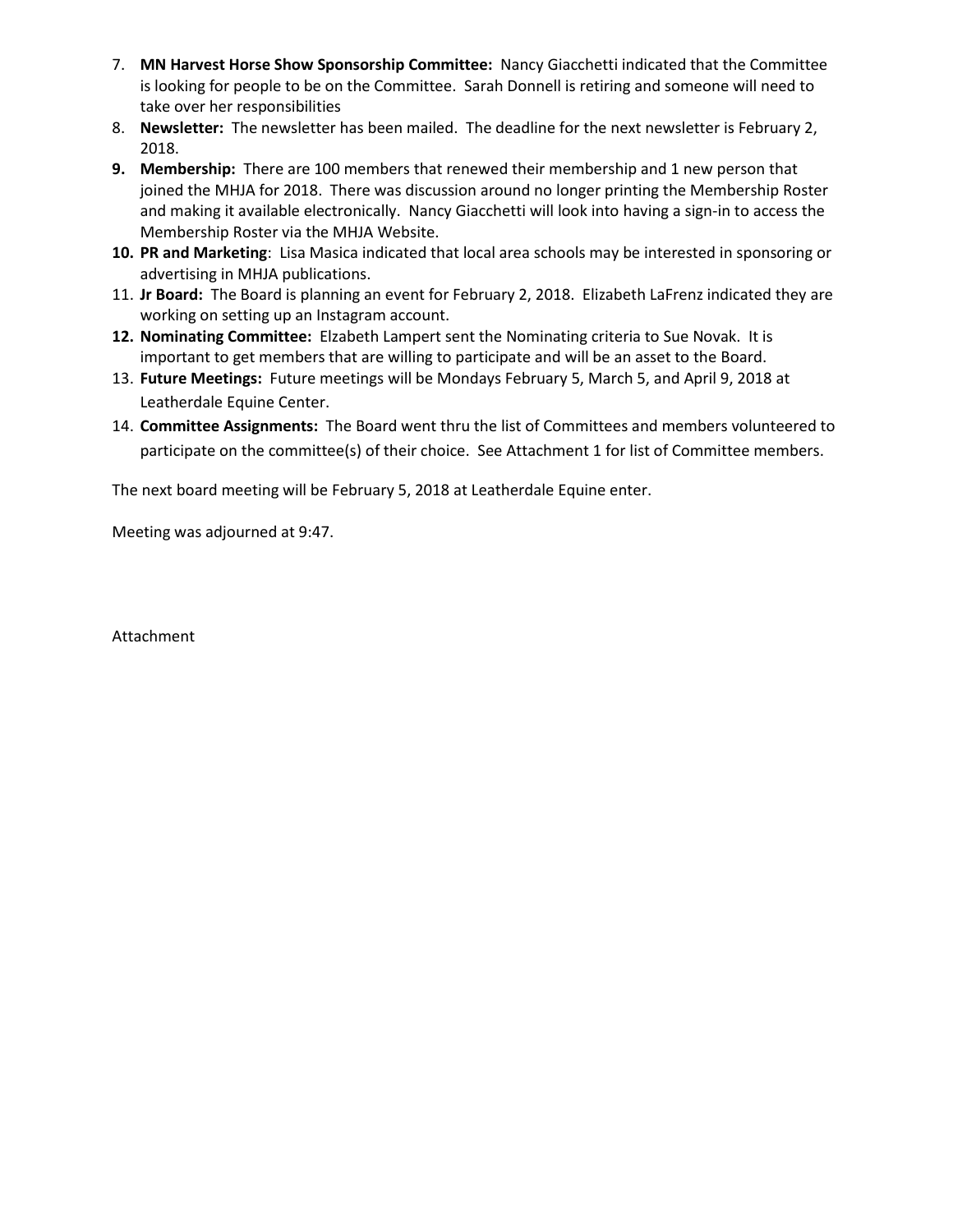### **Attachment 1**

#### **2018 Committee Membership**

Banquet/Silent Auction – Norine Wilcox, Elizabeth LaFrenz, Betsy Gambach, Angela Mahoney Budget:

Year End Awards – Jane Martinson, Sue Novak Budget:

MHHS – Nancy Giacchetti Budget: Will be presented in March

Membership – Betsy Kieffer, Nancy Giacchetti Budget:

MHJA Horse Show – Norine Wilcox, Elzabeth Lampert, Betsy Kieffer, Elizabeth LaFrenz, Kelly Volp, Anne Steeves Budget:

Year End Award Points – Betsy Kieffer Budget:

Medal Finals – Sue Novak, Angela Mahoney Budget:

Nominating – Sue Novak, Elzabeth Lampert Budget:

Newsletter – Heather Parish, Anne Steeves, Betsy Gambach, Betsy Kieffer Budget:

PR and Marketing – Nancy Giacchetti, Elizabeth LaFrenz, Lisa Masica Budget:

Website – Nancy Giacchetti Budget:

Jr Board – Elizabeth LaFrenz, Betsy Gambach, Lisa Masica, Suzanne Weplo